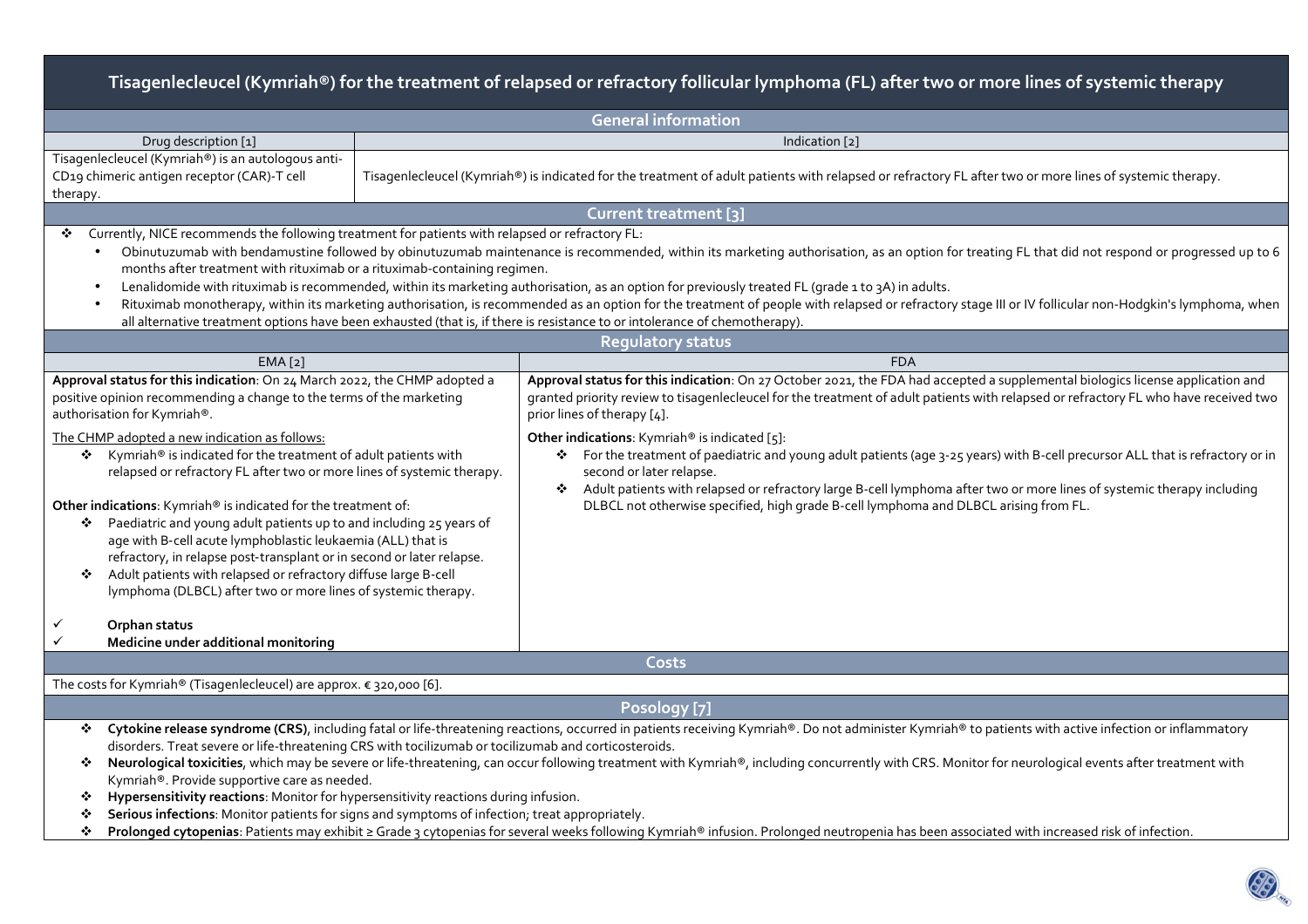- $\mathbf{r}^{\star}_{\mathbf{r}^{\star}}$ Hypogammaglobulinemia: Monitor and provide replacement therapy until resolution. Assess immunoglobulin levels in newborns of mothers treated with Kymriah<sup>®</sup>.<br>Secondary Malignancies: In the event that a secondary malignancy
- $\mathcal{L}_{\mathcal{P}}$ **Secondary Malignancies**: In the event that a secondary malignancy occurs after treatment with Kymriah®, contact the manufacturer.
- **\*** Effects on ability to drive and use machines: Advise patients to refrain from driving and engaging in hazardous occupations or activities, such as operating heavy or potentially dangerous machinery, for<br>● at least 8 w at least 8 weeks after receiving Kymriah®.
- $\bullet$ Kymriah® is available only through a restricted program under Risk Evaluation and Mitigation Strategy (REMS) called the **KYMRIAH REMS.**

| Study characteristics [1, 8, 9]                                                                         |                      |                                                                                                                                                                                        |                   |                                    |                                                                                  |                                                                                                                             |                                                    |                |  |
|---------------------------------------------------------------------------------------------------------|----------------------|----------------------------------------------------------------------------------------------------------------------------------------------------------------------------------------|-------------------|------------------------------------|----------------------------------------------------------------------------------|-----------------------------------------------------------------------------------------------------------------------------|----------------------------------------------------|----------------|--|
| Trial name                                                                                              | $\mathsf{n}$         | Intervention<br>(1)                                                                                                                                                                    | Comparator<br>(C) | PE                                 | Characteristics                                                                  | <b>Biomarker</b>                                                                                                            | Funding                                            | Publication(s) |  |
| <b>ELARA</b><br>NCT03568461                                                                             | 98(97 <sup>1</sup> ) | 95.9% of<br>patients<br>received the<br>protocol-<br>specified<br>dose range of<br>between o.6<br>$\times$ 10 $^{8}$ and 6.0<br>$\times 10^8$<br>CAR+ viable<br>$T$ cells <sup>2</sup> |                   | Complete<br>response rate<br>(CRR) | ongoing <sup>3</sup> , open-label,<br>single-arm, multinational<br>trial phase 2 |                                                                                                                             | <b>Novartis</b><br>Pharmaceutical<br>s Corporation | $[1]$          |  |
| <b>Efficacy</b><br>primary, prespecified interim analysis data                                          |                      |                                                                                                                                                                                        |                   |                                    |                                                                                  | Safety (n=97)<br>primary, prespecified interim analysis data                                                                |                                                    |                |  |
| The PE of this study was met at the interim analysis with a median follow-up of 9.9 months (n = $52$ ): |                      |                                                                                                                                                                                        |                   |                                    |                                                                                  |                                                                                                                             | Any grade AES: 99%                                 |                |  |
| CRR: 65.4% (99.5% Cl, 45.1-82.4), p<0.0001                                                              |                      |                                                                                                                                                                                        |                   |                                    |                                                                                  | AEs ≥ grade 3: 78.4%                                                                                                        |                                                    |                |  |
| Efficacy analysis set (n=94)                                                                            |                      |                                                                                                                                                                                        |                   |                                    |                                                                                  | SAEs (within 8 weeks post-infusion): 27.8%<br>SAEs (within 8 weeks post-infusion) suspected to be study drug related: 23.7% |                                                    |                |  |
| CRR: 69.1% (95% Cl, 58.8-78.3)                                                                          |                      |                                                                                                                                                                                        |                   |                                    |                                                                                  | AEs grade ≥3 suspected to be study drug related: 40.2%                                                                      |                                                    |                |  |
| ORR: 86.2% (95% Cl, 77.5-92.4)                                                                          |                      |                                                                                                                                                                                        |                   |                                    |                                                                                  | Treatment-related AEs of any grade: 78.4%                                                                                   |                                                    |                |  |
| PR: 17.0%                                                                                               |                      |                                                                                                                                                                                        |                   |                                    |                                                                                  | Treatment-related AEs ≥grade 3: 46%.                                                                                        |                                                    |                |  |
|                                                                                                         |                      |                                                                                                                                                                                        |                   |                                    |                                                                                  | CRS: 49%                                                                                                                    |                                                    |                |  |
| Per-protocol-set <sup>4</sup> (n=85)                                                                    |                      |                                                                                                                                                                                        |                   |                                    |                                                                                  | Any-grade neurological events: 37.1%                                                                                        |                                                    |                |  |
| CRR: 72.9% (95% CI, 62.2-82.0)                                                                          |                      |                                                                                                                                                                                        |                   |                                    |                                                                                  | Deaths: 5 deaths were due to progressive disease; 2 additional deaths were due                                              |                                                    |                |  |
| ORR: 87.1% (95% Cl, 78.0-93.4)                                                                          |                      |                                                                                                                                                                                        |                   |                                    |                                                                                  | to CRS and to general disorders and administration site conditions. None of the<br>deaths was treatment-related.            |                                                    |                |  |
| PR: 14.1%                                                                                               |                      |                                                                                                                                                                                        |                   |                                    |                                                                                  |                                                                                                                             |                                                    |                |  |
| Median DOR, PFS, OS and time to next anti-lymphoma treatment: not reached.                              |                      |                                                                                                                                                                                        |                   |                                    |                                                                                  |                                                                                                                             |                                                    |                |  |
| Estimated DOR rate at 9 months among patients who achieved CR: 86.5% (95% Cl, 74.7-93.1)                |                      |                                                                                                                                                                                        |                   |                                    |                                                                                  |                                                                                                                             |                                                    |                |  |

<sup>&</sup>lt;sup>1</sup> One patient discontinued before receiving infusion due to investigator discretion based on CR to antineoplastic bridging therapy before tisagenlecleucel infusion.



<sup>&</sup>lt;sup>2</sup> 4 patients received a lower dose of between 0.1 × 108 and 0.46 × 108 CAR-T cells. In addition, 2 patients received out-of-specification (product that does not meet the release criteria approved by the FDA) CAR-T cells, one due to low cell viability and the other to high cell count; both patients were infused with doses within the protocol-specified dose range of 0.8 × 108 to 6.0 × 108 CAR+ cells, respectively.

<sup>&</sup>lt;sup>3</sup> The ELARA trial is currently ongoing; the estimated study completion date is 11/2022.

<sup>4</sup> The per-protocol-set consisted of a subset of patients in the efficacy analysis set with none of the following protocol deviations: diagnosis of disease other than FL at baseline, missing or incomplete documentation of disease at baseline and receiving less than the recommended dose of  $0.6 \times 10^8$  CAR+ viable T cells.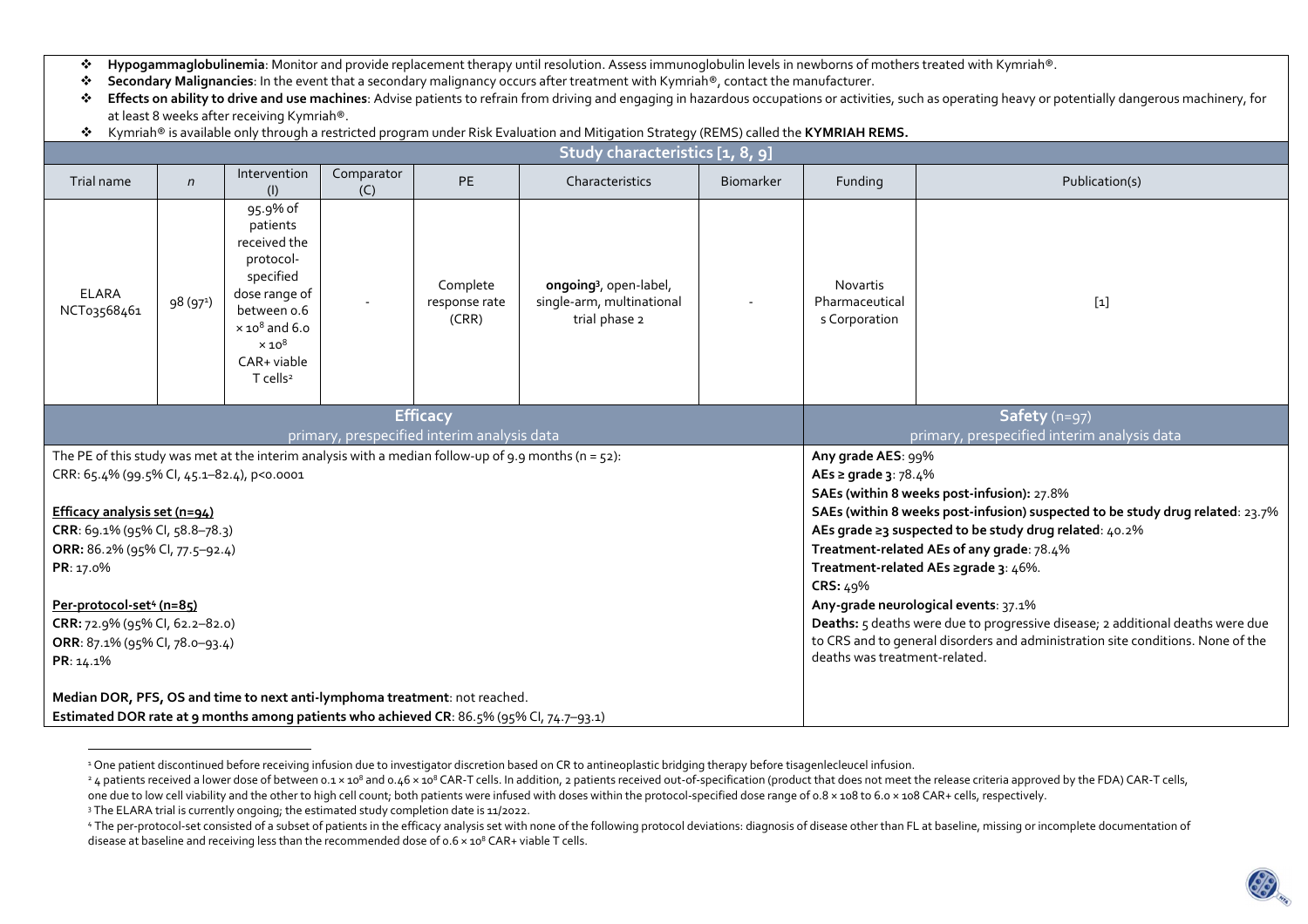| Estimated PFS rate at 12 months among patients who achieved CR: 85.5% (95% Cl, 74.0-92.2)        |                                                                             |                                                                                          |                                                                                                                       |                                                                         |                                                                                                              |                                                                              |                                                               |                                                                                     |  |  |
|--------------------------------------------------------------------------------------------------|-----------------------------------------------------------------------------|------------------------------------------------------------------------------------------|-----------------------------------------------------------------------------------------------------------------------|-------------------------------------------------------------------------|--------------------------------------------------------------------------------------------------------------|------------------------------------------------------------------------------|---------------------------------------------------------------|-------------------------------------------------------------------------------------|--|--|
| PFS rate for the overall population at 12 months: 67% (95% CI, 56-76)                            |                                                                             |                                                                                          |                                                                                                                       |                                                                         |                                                                                                              |                                                                              |                                                               |                                                                                     |  |  |
|                                                                                                  |                                                                             |                                                                                          |                                                                                                                       |                                                                         |                                                                                                              |                                                                              |                                                               |                                                                                     |  |  |
| Risk of bias - study level (case series) [10]                                                    |                                                                             |                                                                                          |                                                                                                                       |                                                                         |                                                                                                              |                                                                              |                                                               |                                                                                     |  |  |
|                                                                                                  | 2.                                                                          |                                                                                          |                                                                                                                       |                                                                         | 6.                                                                                                           |                                                                              | 8.                                                            | 9                                                                                   |  |  |
| Was the hypothesis/<br>aim/objective of the<br>study clearly stated?                             | Were the cases<br>collected in more than<br>one centre?                     | Were patients<br>recruited<br>consecutively?                                             | Were the eligibility<br>criteria (inclusion and<br>exclusion criteria) for<br>entry into the study<br>clearly stated? | Did participants enter<br>the study at similar<br>point in the disease? | Was the intervention<br>clearly described?                                                                   | Were additional<br>interventions<br>(co-interventions) clearly<br>described? | Were relevant<br>outcome measures<br>established a priori?    | Were outcome assessors<br>blinded to the<br>intervention that patients<br>received? |  |  |
| yes                                                                                              | yes                                                                         | yes                                                                                      | yes                                                                                                                   | partial                                                                 | yes                                                                                                          | yes                                                                          | unclear                                                       | no                                                                                  |  |  |
| 10.                                                                                              | 11.                                                                         | 12.                                                                                      | 13.                                                                                                                   | 14.                                                                     | 15.                                                                                                          | 16.                                                                          |                                                               | 18.                                                                                 |  |  |
| Were the relevant<br>outcomes measured<br>using appropriate<br>objective/ subjective<br>methods? | Were the relevant<br>outcomes measured<br>before and after<br>intervention? | Were the statistical<br>tests used to assess<br>the relevant<br>outcomes<br>appropriate? | Was the length of<br>follow-up reported?                                                                              | Was the loss to follow-<br>up reported?                                 | Did the study provide<br>estimates of random<br>variability in the data<br>analysis of relevant<br>outcomes? | Were adverse events<br>reported?                                             | Were the conclusions<br>of the study<br>supported by results? | Were both competing<br>interest and source of<br>support for the study<br>reported? |  |  |
| yes                                                                                              | unclear                                                                     | yes                                                                                      | yes                                                                                                                   | no                                                                      | yes                                                                                                          | yes                                                                          | unclear <sup>5</sup>                                          | yes                                                                                 |  |  |
| Overall risk of bias: moderate                                                                   |                                                                             |                                                                                          |                                                                                                                       |                                                                         |                                                                                                              |                                                                              |                                                               |                                                                                     |  |  |
| First published: 04/2022                                                                         |                                                                             |                                                                                          |                                                                                                                       |                                                                         |                                                                                                              |                                                                              |                                                               |                                                                                     |  |  |

Abbreviations: AE=adverse event, AJ=adjustment, ALL=acute lymphoblastic leukaemia, C=comparator, CAR=chimeric antigen receptor, CHMP=Committee for Medicinal Products for Human Use, CI=confidence interval, CRR=complete resp rate, CRS=cytokine release syndrome, DLBCL= diffuse large B‑cell lymphoma, DOR=duration of response, EMA=European Medicines Agency, ESMO-MCBS= European Society of Medical Oncology – Magnitude of Clinical Benefit Scale, FDA=Food and Drug Administration, FL=follicular lymphoma, FM=final magnitude of clinical benefit grade, HR=hazard ratio, l=intervention, Int.=intention, MG=median gain, n=number of patients, NICE=National Institute for Hea Excellence, ORR=overall response rate, OS=overall survival, PE=primary endpoint, PFS=progression-free survival, PM=preliminary grade, PR=partial response, QoL=quality of life, SAE=serious adverse event, ST=standard treatment

## **References**:

- 1. Fowler NH, Dickinson M, Dreyling M, Martinez-Lopez J, et al. Tisagenlecleucel in adult relapsed or refractory follicular lymphoma: the phase 2 ELARA trial. Nature Medicine, Vol 28, February 2022, 325-332. [Available from: https://www.nature.com/articles/s41591-021-01622-0]
- 2. European Medicines Agency (EMA). Medicines: Kymriah. [Available from: https://www.ema.europa.eu/en/medicines/human/summaries-opinion/kymriah].
- 3. National Institute for Health and Research (NIHR). Tisagenlecleucel for relapsed or refractory follicular lymphoma. [Available from: https://www.io.nihr.ac.uk/wpcontent/uploads/2022/01/26557-TSID\_10430-Tisagenlecleuel-T-for-Follicular-Lymphoma-V1.0-APR2021-NON-CONF-.pdf].
- 4. LymphomaHub, Surette E. FDA grants priority review to tisagenlecleucel for relapsed/refractory follicular lymphoma. [Available from: https://lymphomahub.com/medical-information/fda-grants-priority-review-to-tisagenlecleucel-for-relapsedrefractory-follicular-lymphoma].
- 5. U.S Food and Drug Administration (FDA). KYMRIAH (tisagenlecleucel). [Available from: https://www.fda.gov/vaccines-blood-biologics/cellular-gene-therapyproducts/kymriah-tisagenlecleucel].
- 6. Institut für Qualität und Wirtschaftlichkeit im Gesundheitswesen (IQWIQ). Tisagenlecleucel (akute lymphatische B-ZellLeukämie). [Available from: https://www.iqwig.de/download/g18-11\_tisagenlecleucel\_bewertung-35a-absatz-1-satz-11-sgb-v\_v1-0.pdf].
- 7. U.S Food and Drug Administration (FDA). Kymriah. Label Information. [Available from: https://www.fda.gov/media/107296/download].
- 8. Supplementary information to: Fowler NH et al., Tisagenlecleucel in adult relapsed or refractory follicular lymphoma: the phase 2 ELARA trial. Nat Med. 2022 Feb;28(2):325-332. Epub 2021 Dec 17.

 $^{\rm 5}$  The ELARA trial is ongoing; currently, only primary, prespecified interim analysis data is available.